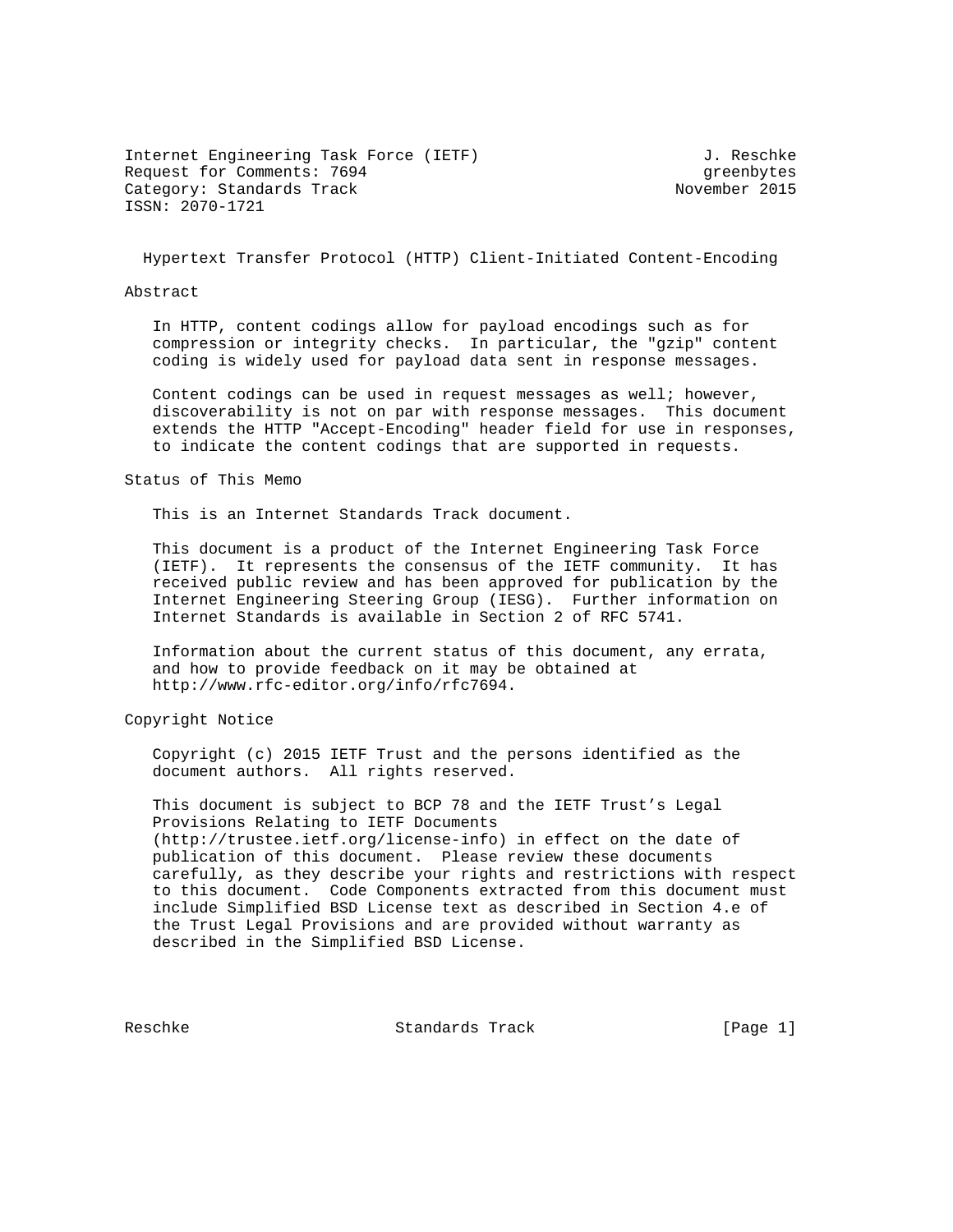Table of Contents

|    |                                                       | 2              |
|----|-------------------------------------------------------|----------------|
| 2. |                                                       | 2              |
| 3. | Using the 'Accept-Encoding' Header Field in Responses | 3              |
| 4. |                                                       | $\overline{4}$ |
| 5. |                                                       | $\overline{4}$ |
| რ. |                                                       | 5              |
|    |                                                       | 5              |
|    | 7.1. Header Field Registry                            | 5              |
|    | 7.2. Status Code Registry                             | 6              |
| 8  |                                                       | 6              |
|    | 8.1. Normative References                             | 6              |
|    | 8.2. Informative References                           | 6              |
|    |                                                       | 7              |
|    | Author's Address                                      |                |
|    |                                                       |                |

## 1. Introduction

 In HTTP, content codings allow for payload encodings such as for compression or integrity checks ([RFC7231], Section 3.1.2). In particular, the "gzip" content coding ([RFC7230], Section 4.2) is widely used for payload data sent in response messages.

Content codings can be used in request messages as well; however, discoverability is not on par with response messages. This document extends the HTTP "Accept-Encoding" header field ([RFC7231], Section 5.3.4) for use in responses, to indicate the content codings that are supported in requests. It furthermore updates the definition of status code 415 (Unsupported Media Type) ([RFC7231], Section 6.5.13), recommending that the "Accept-Encoding" header field be included when appropriate.

2. Notational Conventions

 The key words "MUST", "MUST NOT", "REQUIRED", "SHALL", "SHALL NOT", "SHOULD", "SHOULD NOT", "RECOMMENDED", "MAY", and "OPTIONAL" in this document are to be interpreted as described in [RFC2119].

 This document reuses terminology defined in the base HTTP specifications, namely Section 2 of [RFC7230] and Section 3.1.2 of [RFC7231].

Reschke Standards Track [Page 2]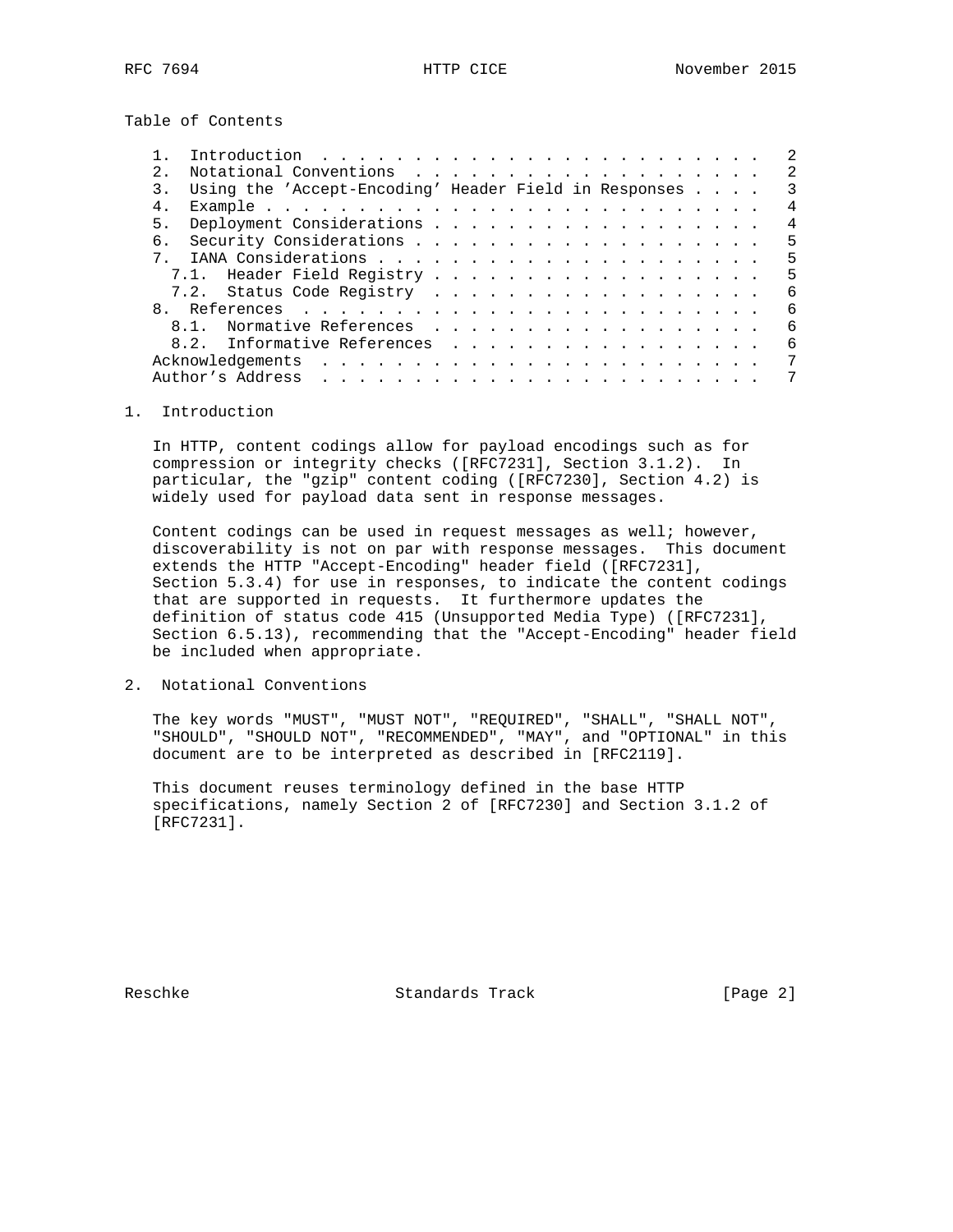3. Using the 'Accept-Encoding' Header Field in Responses

 Section 5.3.4 of [RFC7231] defines "Accept-Encoding" as a request header field only.

 This specification expands that definition to allow "Accept-Encoding" as a response header field as well. When present in a response, it indicates what content codings the resource was willing to accept in the associated request. A field value that only contains "identity" implies that no content codings were supported.

 Note that this information is specific to the associated request; the set of supported encodings might be different for other resources on the same server and could change over time or depend on other aspects of the request (such as the request method).

 Section 6.5.13 of [RFC7231] defines status code 415 (Unsupported Media Type) to apply to problems related to both media types and content codings.

 Servers that fail a request due to an unsupported content coding ought to respond with a 415 status and ought to include an "Accept- Encoding" header field in that response, allowing clients to distinguish between issues related to content codings and media types. In order to avoid confusion with issues related to media types, servers that fail a request with a 415 status for reasons unrelated to content codings MUST NOT include the "Accept-Encoding" header field.

 It is expected that the most common use of "Accept-Encoding" in responses will have the 415 (Unsupported Media Type) status code, in response to optimistic use of a content coding by clients. However, the header field can also be used to indicate to clients that content codings are supported, to optimize future interactions. For example, a resource might include it in a 2xx response when the request payload was big enough to justify use of a compression coding but the client failed do so.

Reschke Standards Track [Page 3]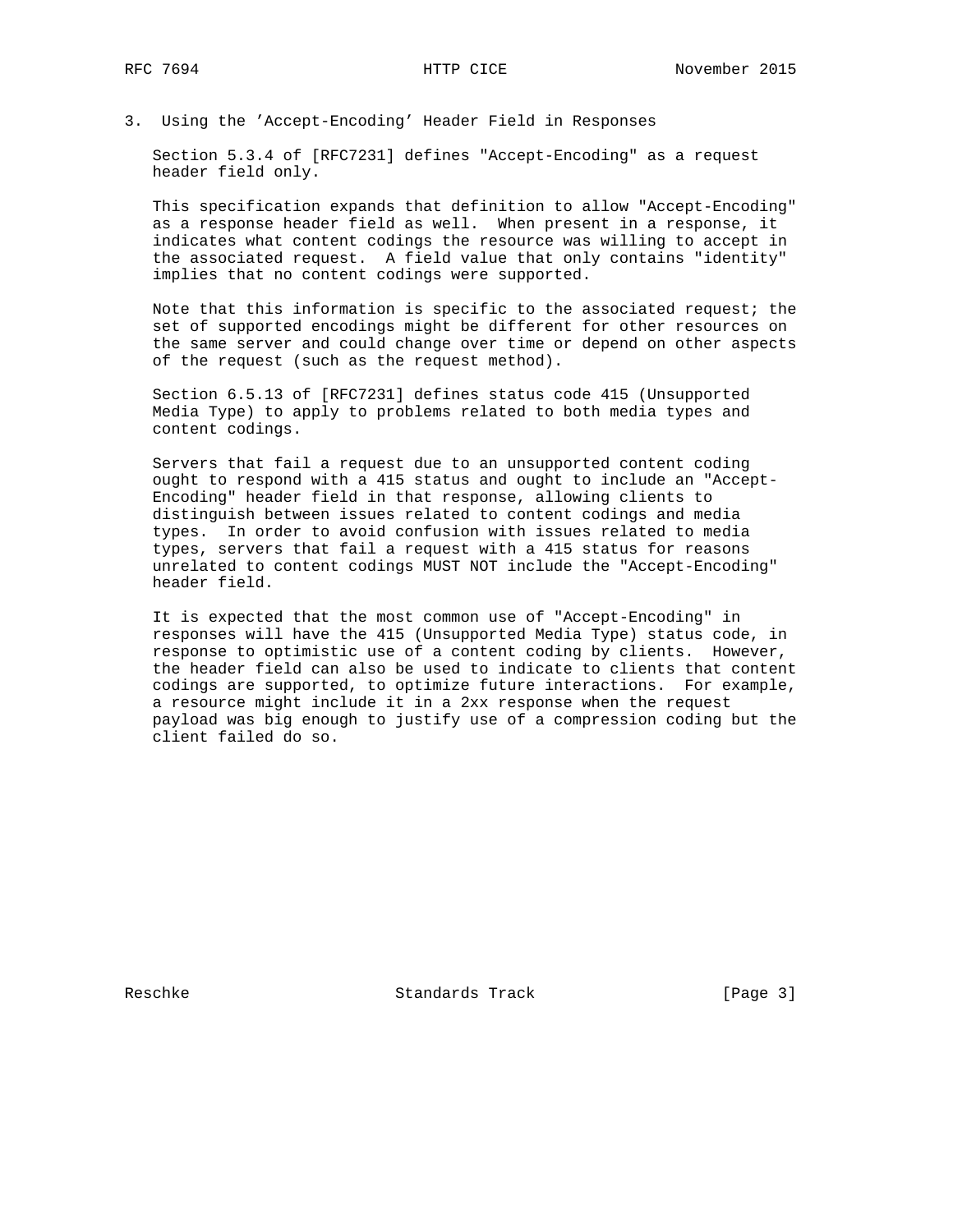4. Example

 A client submits a POST request using the "compress" content coding ([RFC7231], Section 3.1.2.1):

 POST /edit/ HTTP/1.1 Host: example.org Content-Type: application/atom+xml;type=entry Content-Encoding: compress

...compressed payload...

 The server rejects the request because it only allows the "gzip" content coding:

 HTTP/1.1 415 Unsupported Media Type Date: Fri, 09 May 2014 11:43:53 GMT Accept-Encoding: gzip Content-Length: 68 Content-Type: text/plain

This resource only supports the "gzip" content coding in requests.

 At this point, the client can retry the request with the supported "gzip" content coding.

 Alternatively, a server that does not support any content codings in requests could answer with:

 HTTP/1.1 415 Unsupported Media Type Date: Fri, 09 May 2014 11:43:53 GMT Accept-Encoding: identity Content-Length: 61 Content-Type: text/plain

This resource does not support content codings in requests.

5. Deployment Considerations

 Servers that do not support content codings in requests already are required to fail a request that uses a content coding. Section 6.5.13 of [RFC7231] defines the status code 415 (Unsupported Media Type) for this purpose, so the only change needed is to include the "Accept-Encoding" header field with the value "identity" in that response.

Reschke Standards Track [Page 4]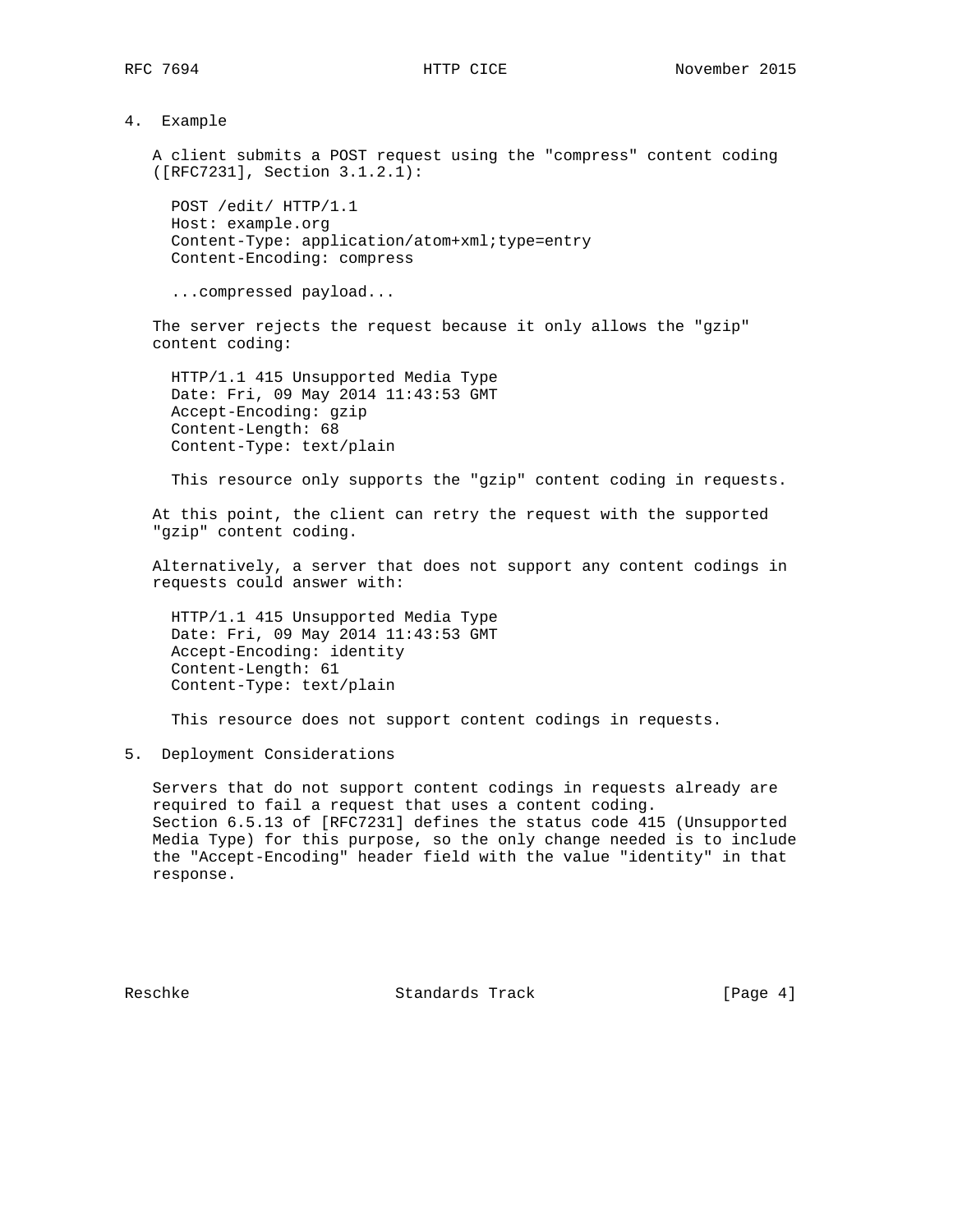Servers that do support some content codings are required to fail requests with unsupported content codings as well. To be compliant with this specification, servers will need to use the status code 415 (Unsupported Media Type) to signal the problem and will have to include an "Accept-Encoding" header field that enumerates the content codings that are supported. As the set of supported content codings is usually static and small, adding the header field ought to be trivial.

6. Security Considerations

 This specification only adds discovery of supported content codings and diagnostics for requests failing due to unsupported content codings. As such, it doesn't introduce any new security considerations over those already present in HTTP/1.1 (Section 9 of [RFC7231]) and HTTP/2 (Section 10 of [RFC7540]).

 However, the point of better discoverability and diagnostics is to make it easier to use content codings in requests. This might lead to increased usage of compression codings such as gzip (Section 4.2 of [RFC7230]), which, when used over a secure channel, can enable side-channel attacks such as BREACH (see Section 10.6 of [RFC7540] and [BREACH]). At the time of publication, it was unclear how BREACH-like attacks can be applied to compression in HTTP requests.

- 7. IANA Considerations
- 7.1. Header Field Registry

 HTTP header fields are registered within the "Message Headers" registry located at <http://www.iana.org/assignments/ message-headers>, as defined by [BCP90].

 This document updates the definition of the "Accept-Encoding" header field. The "Permanent Message Header Field Names" registry has been updated as follows:

| Header Field<br>Name | Protocol Status |            | Reference                                                       |
|----------------------|-----------------|------------|-----------------------------------------------------------------|
| Accept-Encoding      | l http          | standard l | Section 5.3.4 of<br>[RFC7231] and Section 3<br>of this document |

Reschke Standards Track [Page 5]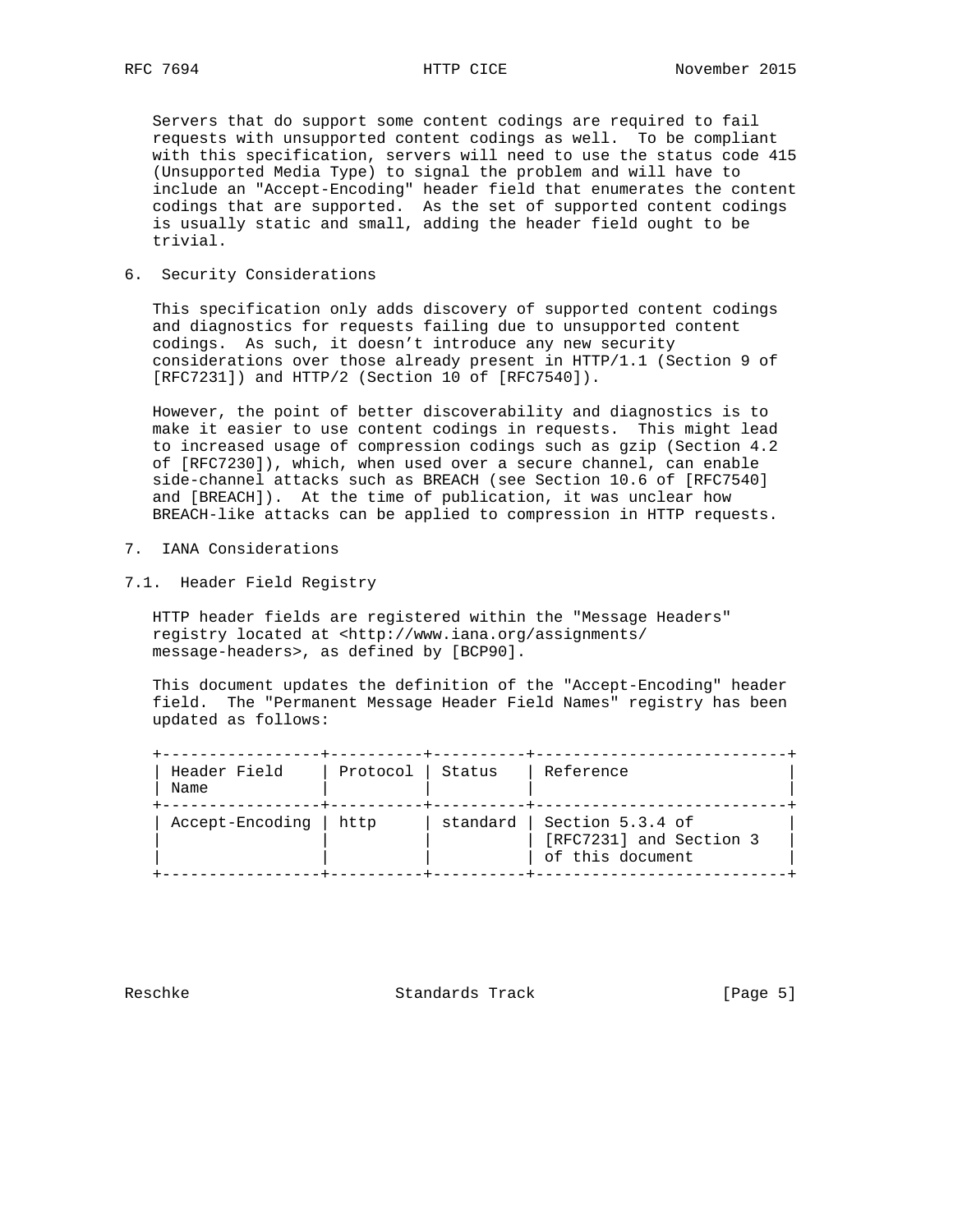### 7.2. Status Code Registry

 HTTP status codes are registered within the "HTTP Status Codes" registry located at <http://www.iana.org/assignments/ http-status-codes>.

 This document updates the definition of the status code 415 (Unsupported Media Type). The "HTTP Status Codes" registry has been updated as follows:

|     | Value   Description       | Reference                                                     |
|-----|---------------------------|---------------------------------------------------------------|
| 415 | Unsupported<br>Media Type | Section 6.5.13 of [RFC7231] and Section<br>3 of this document |

# 8. References

- 8.1. Normative References
	- [RFC2119] Bradner, S., "Key words for use in RFCs to Indicate Requirement Levels", BCP 14, RFC 2119, DOI 10.17487/RFC2119, March 1997, <http://www.rfc-editor.org/info/rfc2119>.
	- [RFC7230] Fielding, R., Ed. and J. Reschke, Ed., "Hypertext Transfer Protocol (HTTP/1.1): Message Syntax and Routing", RFC 7230, DOI 10.17487/RFC7230, June 2014, <http://www.rfc-editor.org/info/rfc7230>.
	- [RFC7231] Fielding, R., Ed. and J. Reschke, Ed., "Hypertext Transfer Protocol (HTTP/1.1): Semantics and Content", RFC 7231, DOI 10.17487/RFC7231, June 2014, <http://www.rfc-editor.org/info/rfc7231>.

# 8.2. Informative References

- [BCP90] Klyne, G., Nottingham, M., and J. Mogul, "Registration Procedures for Message Header Fields", BCP 90, RFC 3864, September 2004, <http://www.rfc-editor.org/info/bcp90>.
- [BREACH] Gluck, Y., Harris, N., and A. Prado, "BREACH: Reviving the CRIME Attack", July 2013, <http://breachattack.com/resources/ BREACH%20-%20SSL,%20gone%20in%2030%20seconds.pdf>.

Reschke Standards Track [Page 6]